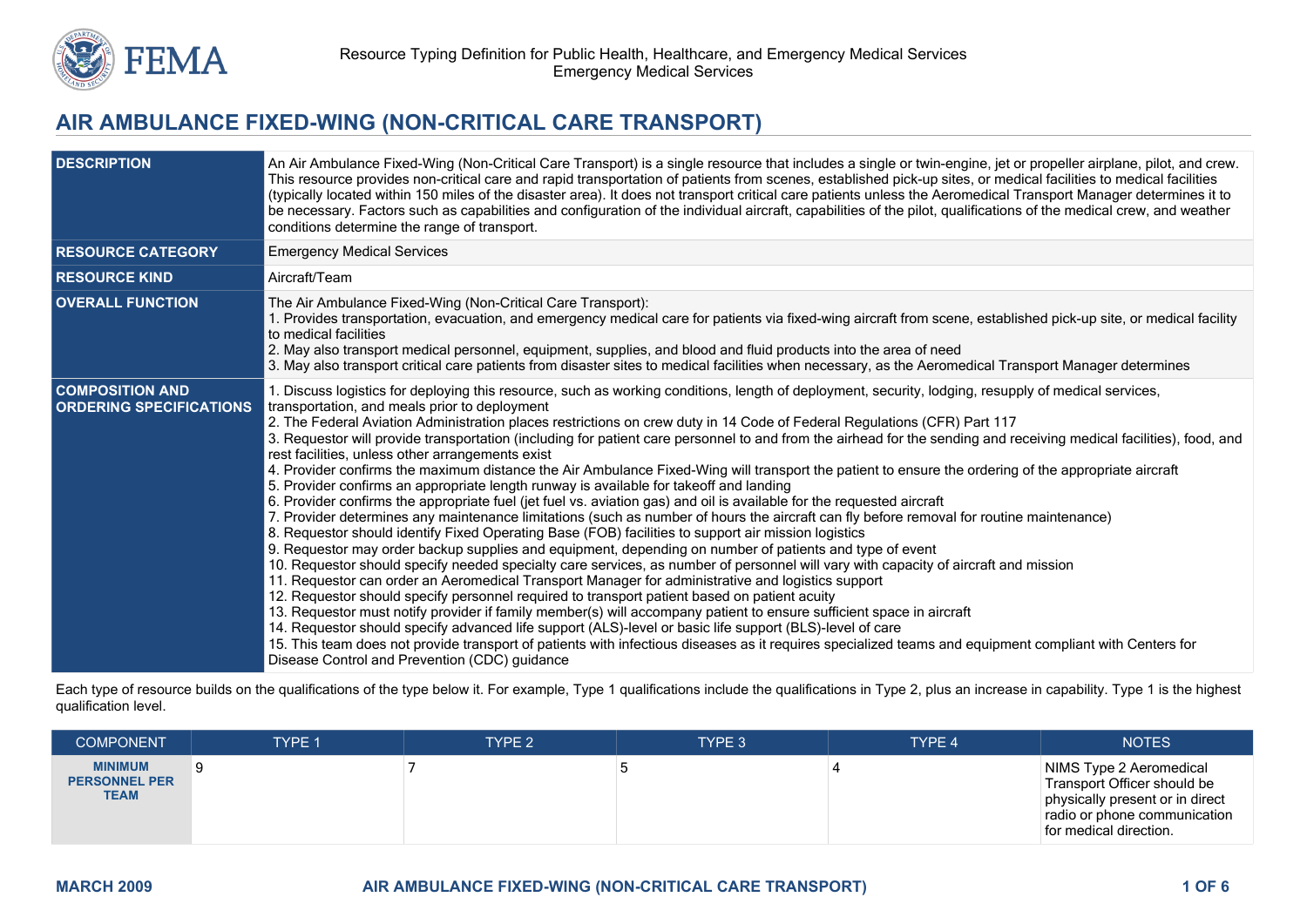

| <b>COMPONENT</b>                                                                 | TYPE 1                                                                                                                                                                | TYPE 2                                                                                                                                                                              | TYPE 3                            | TYPE 4                                                                                                                                                                                   | <b>NOTES</b>                                                                                                                                                                                                                                                                                                                                                                                                                                                                                                                                                                                                                                                                                                                                                                                                                                                                                                                                                                |
|----------------------------------------------------------------------------------|-----------------------------------------------------------------------------------------------------------------------------------------------------------------------|-------------------------------------------------------------------------------------------------------------------------------------------------------------------------------------|-----------------------------------|------------------------------------------------------------------------------------------------------------------------------------------------------------------------------------------|-----------------------------------------------------------------------------------------------------------------------------------------------------------------------------------------------------------------------------------------------------------------------------------------------------------------------------------------------------------------------------------------------------------------------------------------------------------------------------------------------------------------------------------------------------------------------------------------------------------------------------------------------------------------------------------------------------------------------------------------------------------------------------------------------------------------------------------------------------------------------------------------------------------------------------------------------------------------------------|
| <b>MANAGEMENT AND</b><br><b>OVERSIGHT</b><br><b>PERSONNEL PER</b><br><b>TEAM</b> | Same as Type 2                                                                                                                                                        | Same as Type 3                                                                                                                                                                      | Same as Type 4                    | 1 - National Incident<br>Management System (NIMS)<br>Type 2 Aeromedical Transport<br>Officer                                                                                             | NIMS Type 2 Aeromedical<br>Transport Officer should be<br>physically present or in direct<br>radio or phone communication<br>for medical direction.                                                                                                                                                                                                                                                                                                                                                                                                                                                                                                                                                                                                                                                                                                                                                                                                                         |
| <b>SUPPORT</b><br><b>PERSONNEL PER</b><br><b>TEAM</b>                            | Same as Type 2, PLUS:<br>2 - NIMS Type 2 Nurse, NIMS<br><b>Type 1 Aeromedical Transport</b><br>Paramedic, or NIMS Type 1, 2,<br>or 3 Aeromedical Transport<br>Officer | Same as Type 3, PLUS:<br>2 - NIMS Type 2 Registered<br>Nurse, NIMS Type 1<br><b>Aeromedical Transport</b><br>Paramedic, or NIMS Type 1, 2,<br>or 3 Aeromedical Transport<br>Officer | Same as Type 4, PLUS:<br>1- Pilot | Same as Type 5, PLUS:<br>2 - NIMS Type 2 Registered<br>Nurse, NIMS Type 1 or 2<br><b>Aeromedical Transport</b><br>Paramedic, or NIMS Type 1, 2,<br>or 3 Aeromedical Transport<br>Officer | 1. All types capable of<br>transporting patients. Requestor<br>should communicate needs in<br>advance regarding special<br>patient populations with high-<br>acuity needs, such as neonatal<br>and pediatric transfers, heart-<br>lung bypass support, invasive<br>monitoring, and high-risk<br>obstetrics, to ensure that the<br>equipment and crew are<br>mission-capable.<br>2. Critical Care, Neonatal, or<br><b>Burn Transport</b><br>Team(s)/personnel are a single<br>resource to support any mix of<br>critical/non-critical care patients.<br>3. NIMS Type 2 Registered<br>Nurse has specialty in flight<br>nursing.<br>4. Requestor, provider, or<br>Authority Having Jurisdiction<br>(AHJ) may increase pilots based<br>on mission needs, aircraft type,<br>and flying conditions.<br>5. Additional aircrew may<br>include non-medical personnel<br>for flight assistance and aircraft<br>maintenance purposes.<br>6. The pilot is not a NIMS typed<br>position. |
| <b>PATIENT LOAD</b><br><b>CAPACITY PER</b><br><b>TEAM</b>                        | 9 or more litter patients                                                                                                                                             | Up to 8 litter patients                                                                                                                                                             | Up to 2 litter patients           | Same as Type 5                                                                                                                                                                           | Types 4 and 5 may include<br>employment of all nationwide<br>Civil Air Patrol aircraft<br>(ambulatory only or for blood,<br>medical personnel, or organ<br>transports).                                                                                                                                                                                                                                                                                                                                                                                                                                                                                                                                                                                                                                                                                                                                                                                                     |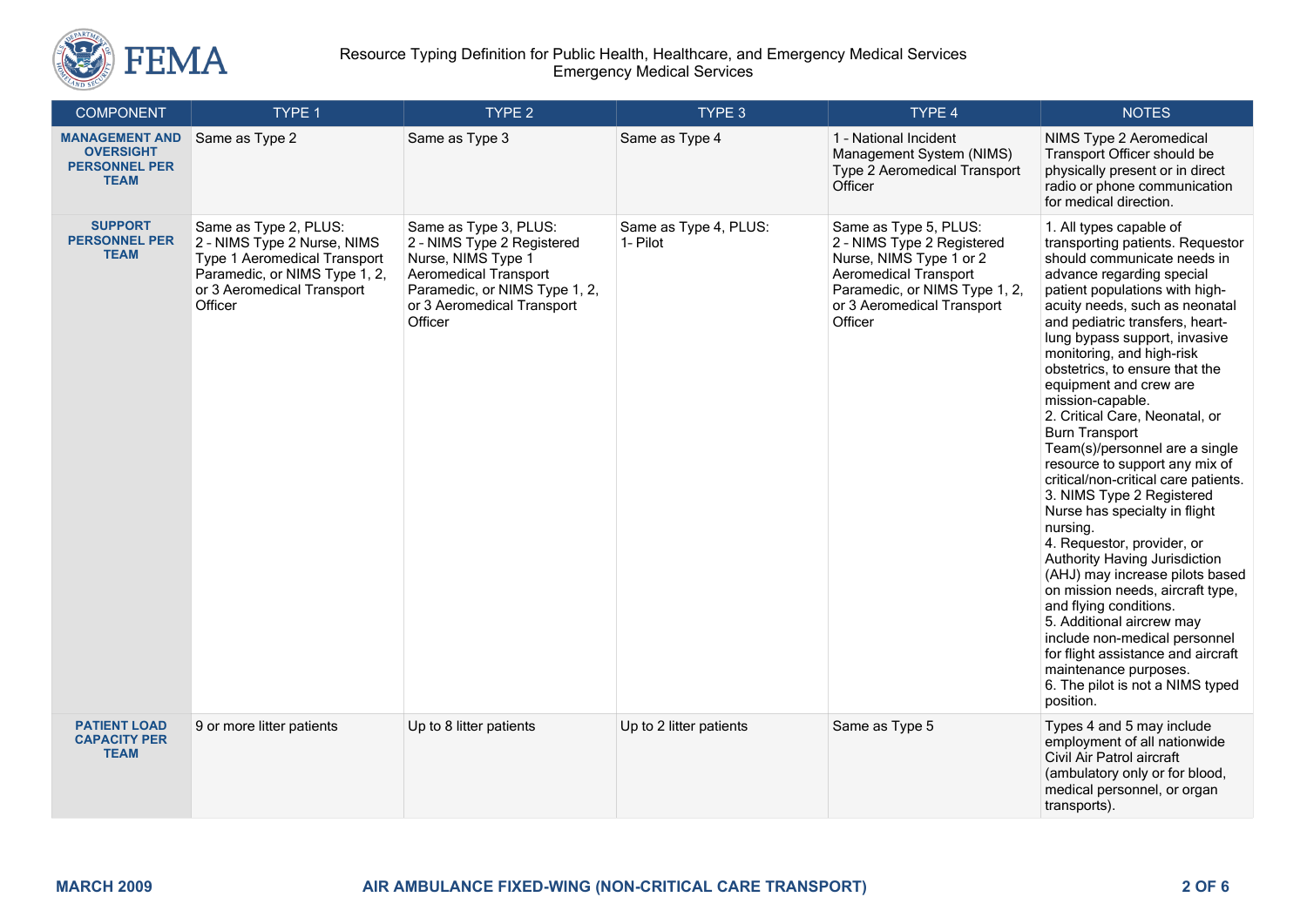

## Resource Typing Definition for Public Health, Healthcare, and Emergency Medical Services Emergency Medical Services

| <b>COMPONENT</b>                                                                                             | TYPE 1         | TYPE 2         | TYPE 3                                              | TYPE 4                                                                                                                                                                                                                                | <b>NOTES</b>                                                                                                                                                                                                                                                                                                                                                                                                                                                                                                                                                                                                                               |
|--------------------------------------------------------------------------------------------------------------|----------------|----------------|-----------------------------------------------------|---------------------------------------------------------------------------------------------------------------------------------------------------------------------------------------------------------------------------------------|--------------------------------------------------------------------------------------------------------------------------------------------------------------------------------------------------------------------------------------------------------------------------------------------------------------------------------------------------------------------------------------------------------------------------------------------------------------------------------------------------------------------------------------------------------------------------------------------------------------------------------------------|
| <b>PATIENT CARE AND</b><br><b>MEDICAL LEVEL</b><br><b>EQUIPMENT PER</b><br><b>TEAM</b>                       | Same as Type 2 | Same as Type 3 | Same as Type 4, PLUS:<br>ALS supplies and equipment | 1. Non-critical care supplies and<br>equipment<br>2. Onboard power inverter<br>capable of converting aircraft<br>current for use with specialized<br>medical equipment (such as<br>intra-aortic balloon pump or<br>neonatal isolette) | 1. ALS Equipment for high-<br>acuity patients is mission-<br>specific and may include: IV<br>pumps, invasive monitoring,<br>pressure support devices,<br>isolettes, heart-lung bypass<br>support, specialized<br>medications, and fetal<br>monitoring.<br>2. Unless provided from another<br>source, or accompanying the<br>patient (like oxygen), Type 5<br>aircraft have no medical<br>equipment and supplies.<br>3. A Type 4 Aircraft may<br>upgrade to Type 3 with fully<br>equipped and certified ALS<br>provider (non-crew member).<br>4. May require separate aircraft<br>equipment/supply aeromedical<br>evacuation treatment kit. |
| <b>PERSONAL</b><br><b>PROTECTIVE</b><br><b>EQUIPMENT (PPE)</b><br><b>EQUIPMENT PER</b><br><b>TEAM MEMBER</b> | Same as Type 2 | Same as Type 3 | Same as Type 4                                      | Same as Type 5                                                                                                                                                                                                                        | The following standards address<br>PPE: Occupational Safety and<br>Health Administration (OSHA)<br>29 CFR Part 1910.134:<br>Respiratory Protection and Part<br>1910.1030: Bloodborne<br>Pathogens.                                                                                                                                                                                                                                                                                                                                                                                                                                         |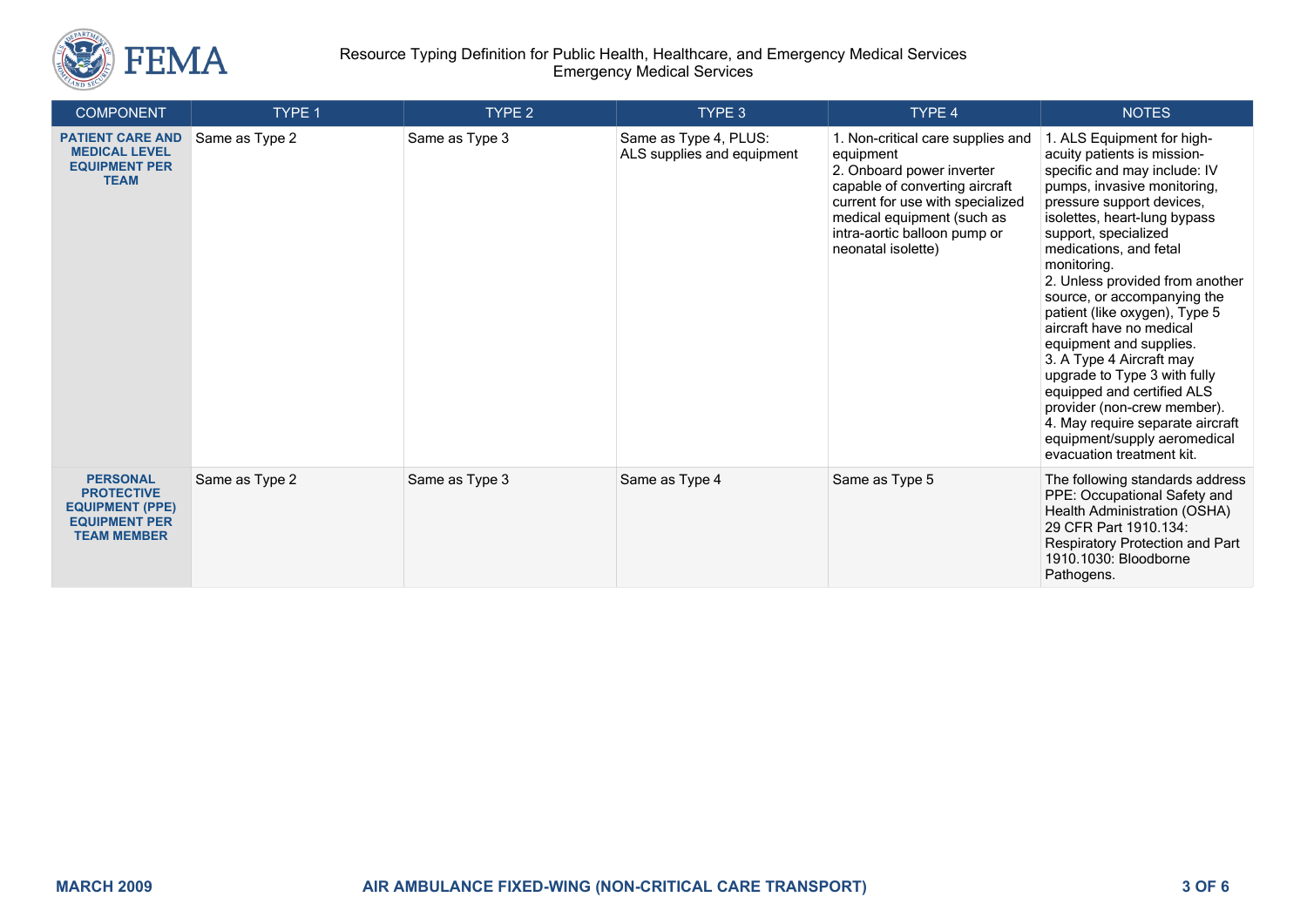

| <b>COMPONENT</b>                                                                 | TYPE 5               | <b>NOTES</b>                                                                                                                                                                                                                                                                                                                                                                                                                                                                                                                                                                                                                                                                                                                                                                                                                                                                                                                                                                |
|----------------------------------------------------------------------------------|----------------------|-----------------------------------------------------------------------------------------------------------------------------------------------------------------------------------------------------------------------------------------------------------------------------------------------------------------------------------------------------------------------------------------------------------------------------------------------------------------------------------------------------------------------------------------------------------------------------------------------------------------------------------------------------------------------------------------------------------------------------------------------------------------------------------------------------------------------------------------------------------------------------------------------------------------------------------------------------------------------------|
| <b>MINIMUM</b><br><b>PERSONNEL PER</b><br><b>TEAM</b>                            | 1                    | NIMS Type 2 Aeromedical<br>Transport Officer should be<br>physically present or in direct<br>radio or phone communication<br>for medical direction.                                                                                                                                                                                                                                                                                                                                                                                                                                                                                                                                                                                                                                                                                                                                                                                                                         |
| <b>MANAGEMENT AND</b><br><b>OVERSIGHT</b><br><b>PERSONNEL PER</b><br><b>TEAM</b> | <b>Not Specified</b> | NIMS Type 2 Aeromedical<br>Transport Officer should be<br>physically present or in direct<br>radio or phone communication<br>for medical direction.                                                                                                                                                                                                                                                                                                                                                                                                                                                                                                                                                                                                                                                                                                                                                                                                                         |
| <b>SUPPORT</b><br><b>PERSONNEL PER</b><br><b>TEAM</b>                            | 1 - Pilot            | 1. All types capable of<br>transporting patients. Requestor<br>should communicate needs in<br>advance regarding special<br>patient populations with high-<br>acuity needs, such as neonatal<br>and pediatric transfers, heart-<br>lung bypass support, invasive<br>monitoring, and high-risk<br>obstetrics, to ensure that the<br>equipment and crew are<br>mission-capable.<br>2. Critical Care, Neonatal, or<br><b>Burn Transport</b><br>Team(s)/personnel are a single<br>resource to support any mix of<br>critical/non-critical care patients.<br>3. NIMS Type 2 Registered<br>Nurse has specialty in flight<br>nursing.<br>4. Requestor, provider, or<br>Authority Having Jurisdiction<br>(AHJ) may increase pilots based<br>on mission needs, aircraft type,<br>and flying conditions.<br>5. Additional aircrew may<br>include non-medical personnel<br>for flight assistance and aircraft<br>maintenance purposes.<br>6. The pilot is not a NIMS typed<br>position. |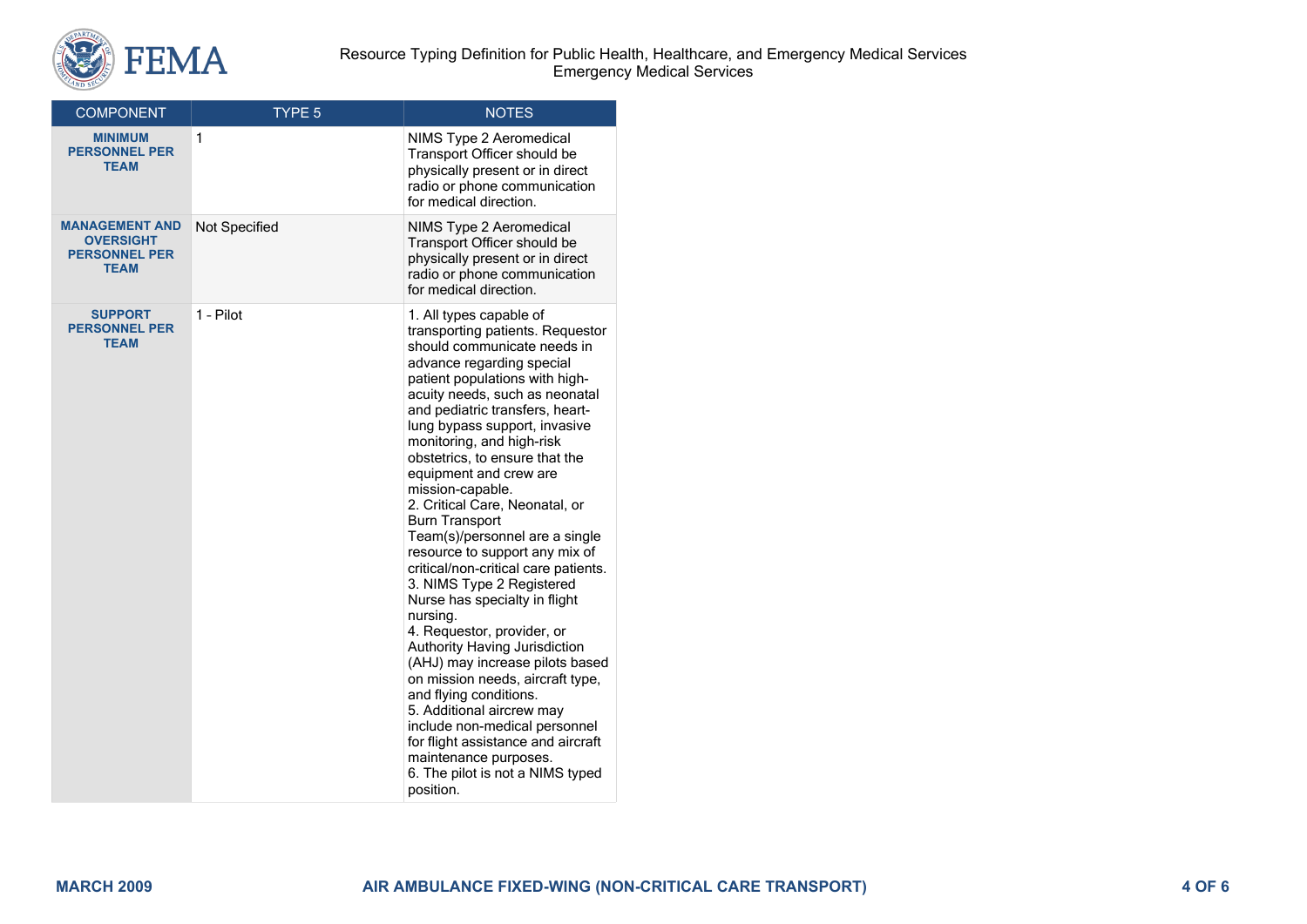

| <b>COMPONENT</b><br>TYPE <sub>5</sub>                                                                        |                                                                                                                                                                     | <b>NOTES</b>                                                                                                                                                                                                                                                                                                                                                                                                                                                                                                                                                                                                                               |  |  |
|--------------------------------------------------------------------------------------------------------------|---------------------------------------------------------------------------------------------------------------------------------------------------------------------|--------------------------------------------------------------------------------------------------------------------------------------------------------------------------------------------------------------------------------------------------------------------------------------------------------------------------------------------------------------------------------------------------------------------------------------------------------------------------------------------------------------------------------------------------------------------------------------------------------------------------------------------|--|--|
| <b>PATIENT LOAD</b><br><b>CAPACITY PER</b><br><b>TEAM</b>                                                    | No litter patients, any number of<br>ambulatory patients                                                                                                            | Types 4 and 5 may include<br>employment of all nationwide<br>Civil Air Patrol aircraft<br>(ambulatory only or for blood,<br>medical personnel, or organ<br>transports).                                                                                                                                                                                                                                                                                                                                                                                                                                                                    |  |  |
| <b>PATIENT CARE AND</b><br><b>MEDICAL LEVEL</b><br><b>EQUIPMENT PER</b><br><b>TEAM</b>                       | No medical supplies or<br>equipment                                                                                                                                 | 1. ALS Equipment for high-<br>acuity patients is mission-<br>specific and may include: IV<br>pumps, invasive monitoring,<br>pressure support devices,<br>isolettes, heart-lung bypass<br>support, specialized<br>medications, and fetal<br>monitoring.<br>2. Unless provided from another<br>source, or accompanying the<br>patient (like oxygen), Type 5<br>aircraft have no medical<br>equipment and supplies.<br>3. A Type 4 Aircraft may<br>upgrade to Type 3 with fully<br>equipped and certified ALS<br>provider (non-crew member).<br>4. May require separate aircraft<br>equipment/supply aeromedical<br>evacuation treatment kit. |  |  |
| <b>PERSONAL</b><br><b>PROTECTIVE</b><br><b>EQUIPMENT (PPE)</b><br><b>EQUIPMENT PER</b><br><b>TEAM MEMBER</b> | PPE is mission-specific and may<br>include:<br>1. Protective footwear<br>2. Protective clothing<br>3. Gloves<br>4. Masks<br>5. Respirators<br>6. Hearing Protection | The following standards address<br>PPE: Occupational Safety and<br>Health Administration (OSHA)<br>29 CFR Part 1910.134:<br>Respiratory Protection and Part<br>1910.1030: Bloodborne<br>Pathogens.                                                                                                                                                                                                                                                                                                                                                                                                                                         |  |  |